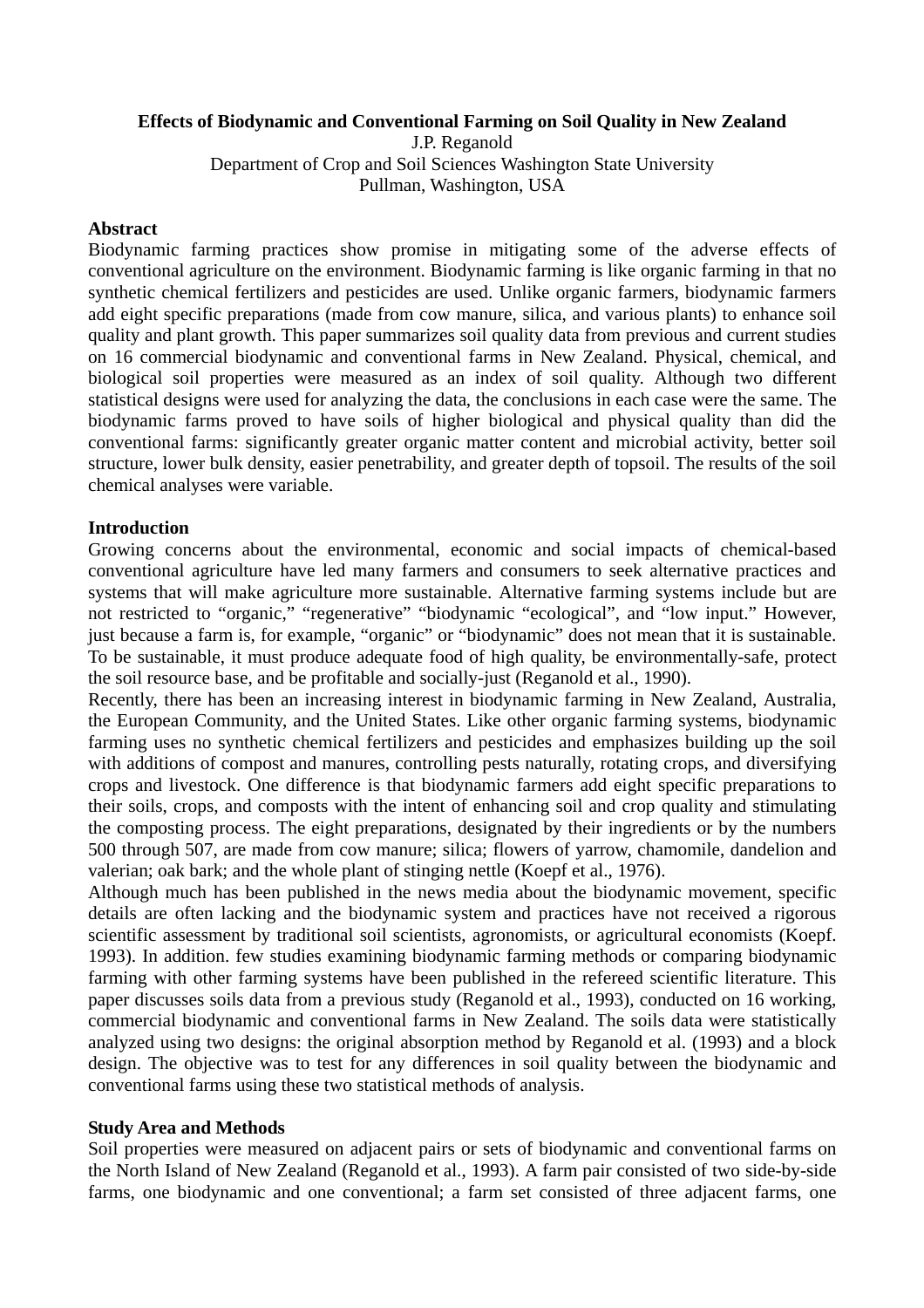biodynamic and two conventional. There were five farm pairs and two farm sets in this study totaling seven biodynamic and nine conventional farms.

The biodynamic farms had been biodynamically-managed for at least eight years, with the oldest for 18 years. This longevity ensured that sufficient time had elapsed for the biodynamic farming practices to influence soil properties. No chemical fertilizers and pesticides were applied on the biodynamic farms during the period of biodynamic management, whereas all conventional farmers used chemicals in their particular crop or livestock enterprises. The biodynamic farmers applied varying rates of organic fertilizers and composts, and some or all of the eight biodynamic preparations, depending on their farm enterprise.

The seven biodynamic/conventional farm pairs or sets included a range of representative farming enterprises in New Zealand: vegetables, apples, citrus, grain, sheep/beef, and dairy. Farms in each pair or set had the same crop and livestock enterprise. Fields chosen for study in each farm pair or set were located at the juncture of adjoining farms. Each adjacent field pair had the same type of soil (within a single soil profile class). Some farm pairs and sets had more than one pair of side-by-side fields to compare, resulting in a total of 11 field pairs from the 16 farms. There were 130 soil samples collected and analyzed from the 22 fields.

The field procedures, soil sampling patterns, and laboratory methods used for the physical, biological, and chemical analyses were reported earlier by Reganold et al. (1993). Soil properties chosen to measure soil quality were the following: structure; consistence; bulk density; cone or penetration resistance; organic carbon; respiration; mineralizable nitrogen; ratio of mineralizable nitrogen to carbon; topsoil depth; cation exchange capacity; total nitrogen and phosphorus; extractable phosphorus, sulfur, calcium, magnesium, and potassium; and pH.

All data for each soil property from the 16 farms were originally pooled by management system (biodynamic vs. conventional) and analyzed with ANOVA using an absorption method (SAS Institute Inc., 1988). The absorption method included all sample points in each field (about 6 samples per field) and at the same time removed the variation due to different soils and enterprises in each of the 11 field pairs. In this study, a second statistical method known as the block design was employed (SAS Institute Inc., 1988), where each field pair comprised a block or replicate. The block design used the mean value of all sample points (for each soil property) for each field. There were two treatments (biodynamic and conventional) and 11 blocks (fields), making an 11 x 2 block design. This design eliminates concern about pseudoreplication of treatments that arises from studies comparing a single farm pair (Hurlbert, 1984).

## **Results and Discussion**

In six of the seven farm sets, the biodynamically-farmed soils had better structure and tilth which allowed the development of a seedbed, moreso than the conventionally-farmed soils (Reganold et al., 1993). The biodynamic farms had predominantly nut and crumb soil structure, while the conventional farms were predominantly blocky and nut, and in some cases had a high proportion of clods. Crumb and nut structures provide better aeration and drainage for crop or grass growth compared with blocky and clod structures (Gibbs, 1980; McLaren and Cameron, 1990). Soil consistence was more friable on four of the seven biodynamic farms compared with their conventional neighbors (Reganold et al., 1993). Soil consistence is a measure of the ease with which a soil can be reshaped or ruptured and is relevant to tillage and traffic by farm machinery (FitzPatrick, 1986).

The surface soil bulk density was significantly lower on the biodynamic farms than the conventional farms, using cither the absorption method or the block design (Table 1).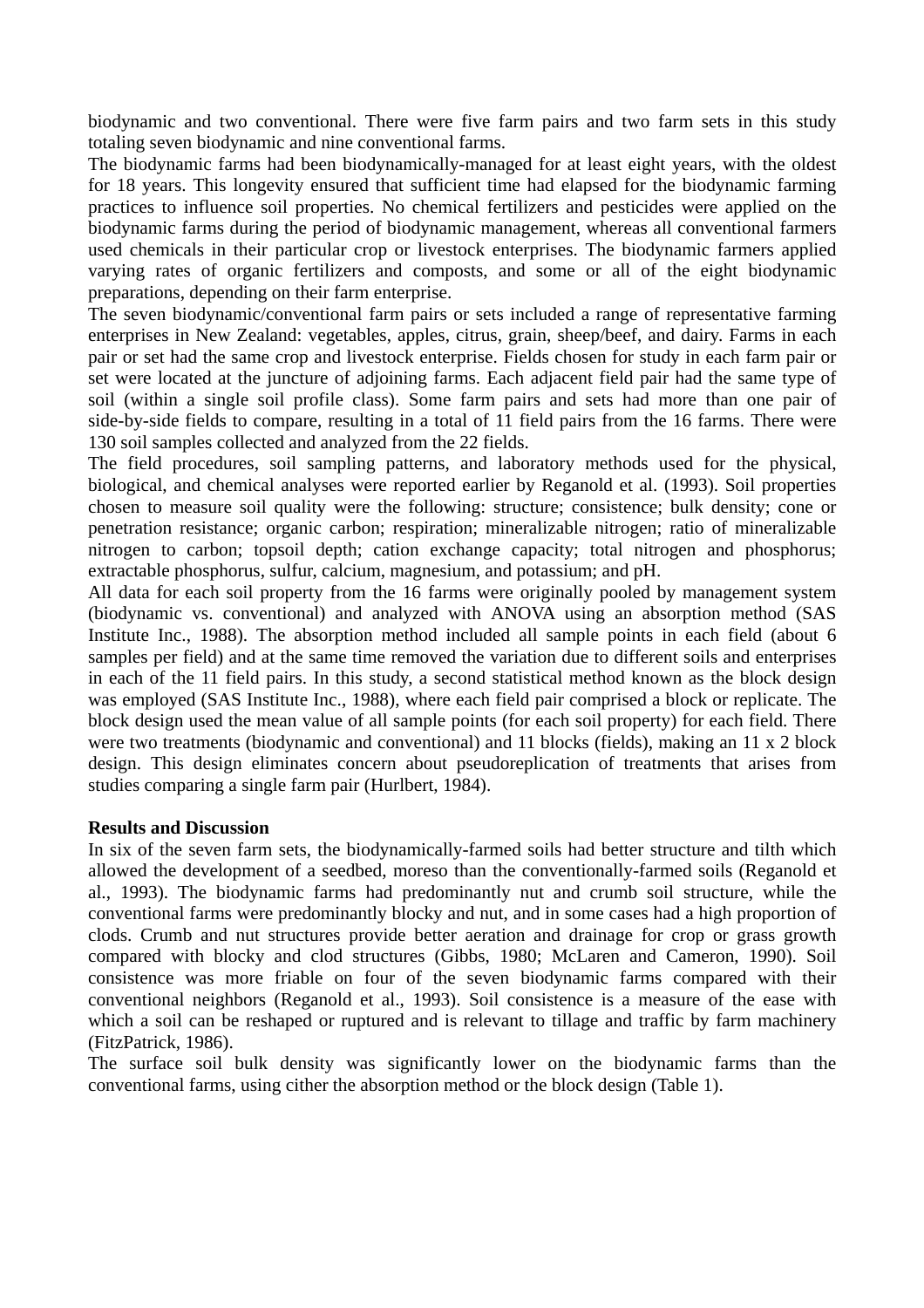| <b>Soil Property</b>                                                   | <b>Absorption Method</b> <sup>1</sup> |                   | Block Design $(11 \times 2)$ |                   |
|------------------------------------------------------------------------|---------------------------------------|-------------------|------------------------------|-------------------|
|                                                                        | <b>Bio. Farms</b>                     | <b>Con. Farms</b> | <b>Bio. Farms</b>            | <b>Con. Farms</b> |
| Bulk Density $(Mgm-3)$                                                 | 1.07                                  | $1.15***$         | 1.07                         | $1.15*$           |
| Penetration Resistance (0-20 cm) (MPa)                                 | 2.84                                  | $3.18**$          | 2.80                         | $3.14^{+}$        |
| Penetration Resistance (20-40 cm) (MPa)                                | 3.55                                  | 3.52              | 3.57                         | 3.50              |
| Carbon $(\%)$                                                          | 4.84**                                | 4.27              | $4.92*$                      | 4.35              |
| Respiration ( $\mu$ 1 O <sub>2</sub> h <sup>-1</sup> g <sup>-1</sup> ) | 73.7**                                | 55.4              | $71.2**$                     | 51.3              |
| Mineralizable N (mg $kg^{-1}$ )                                        | $140.0**$                             | 105.9             | 147.3**                      | 110.9             |
| Ratio of mineralizable N to C (mg $g^{-1}$ )                           | 2.99**                                | 2.59              | $3.11**$                     | 2.68              |
| Topsoil thickness (cm)                                                 | 22.8**                                | 20.6              | $22.6*$                      | 20.4              |
| $CEC (cmol(+) kg-1)$                                                   | $21.5***$                             | 19.6              | 22.6                         | 20.8              |
| Total N $(mg kg^{-1})$                                                 | 4840**                                | 4260              | 4868*                        | 4331              |
| Total P (mg $kg^{-1}$ )                                                | 1560                                  | 1640              | 1657                         | 1747              |
| Extractable $P(mg kg^{-1})$                                            | 45.7                                  | $66.2**$          | 52.4                         | 73.9              |
| Extractable S $(mg kg^{-1})$                                           | 10.5                                  | $21.5***$         | 10.9                         | 22.2              |
| Extractable Ca $(cmol^{(+)}kg^{-1})$                                   | 12.8                                  | 13.5              | 14.1                         | 14.5              |
| Extractable Mg $(cmol^{(+)}kg^{-1})$                                   | 1.71                                  | 1.68              | 1.91                         | 1.77              |
| Extractable K (cmol <sup>(+)</sup> $kg^{-1}$ )                         | 0.97                                  | 1.00              | 1.15                         | 1.09              |
| pH                                                                     | 6.10                                  | $6.29**$          | 6.14                         | $6.29*$           |

**Table 1. Mean Values of Soils Data from 16 Biodynamic and Conventional Farms in New Zealand. Abbreviations: Bio. = Biodynamic; Con. = Conventional.** 

<sup>1</sup>Absorption method data taken from Reganold et al. (1993).

 $+P<0.08$ ;  $+P<0.05$ ;  $+P<0.01$ .

Bulk density is related to mechanical impedance and soil structure, both of which affect root growth. Penetration or cone resistance is another assessment of mechanical impedance. Soils on the biodynamic farms had a lower penetration resistance at the 0-20 cm depth compared with the conventional farms. The difference was significant at the 0.01 percent level of probability with the absorption method and at the 0.08 percent level of probability with the block design; there were no differences between the two farming systems at the 20-40 cm depth.

Organic matter content, soil respiration, mineralizable nitrogen, and the ratio of mineralizable nitrogen to organic carbon were significantly higher for the biodynamically-farmed soils compared with the conventionally-farmed soils for both statistical methods (Table 1). The higher amount of organic matter on the biodynamic farms has contributed to better soil structure and consistence, and to lower bulk density and cone resistance than those of their conventional neighbors. It has also been shown that soil organic matter in-creases water storage, nutrient supply, and soil biological activity; improves soil productivity; and helps to reduce soil erosion (Johnston, 1986; Reganold et al., 1987).

Soil respiration is an indication of the soil microbial activity. The ratio of mineralizable N to C measures the activity of microorganisms that are specifically mineralizing N, which also gives some indication of soil microbial activity. Microbial activity is essential for maintaining and improving soil quality and productivity, and is responsible for the recycling of vital nutrients such as N, P and S for plant growth (Russell, 1988).

Earthworms were enumerated on the two vegetable farms for a further indication of biological activity. From 30 soil cores (15-cm diameter by 15-cm depth) taken on each field, we found the biodynamically-farmed soil to average 175 earthworms  $m<sup>2</sup>$  compared to 21 earthworms  $m<sup>2</sup>$  in the conventionally-farmed soil (Reganold et al., 1993). By mass, the biodynamically-farmed soil had 86.3 g of earthworms m<sup>-2</sup> while the conventionally-farmed soil had 3.4 g of earthworms m<sup>-2</sup>, more than a 25-fold difference. The larger earthworm numbers and mass on the biodynamic farms were most likely related to the use of pesticides on the conventional farms which have been shown to reduce earthworm populations (Reddy and Reddy, 1992; Springett and Gray, 1992) as well as the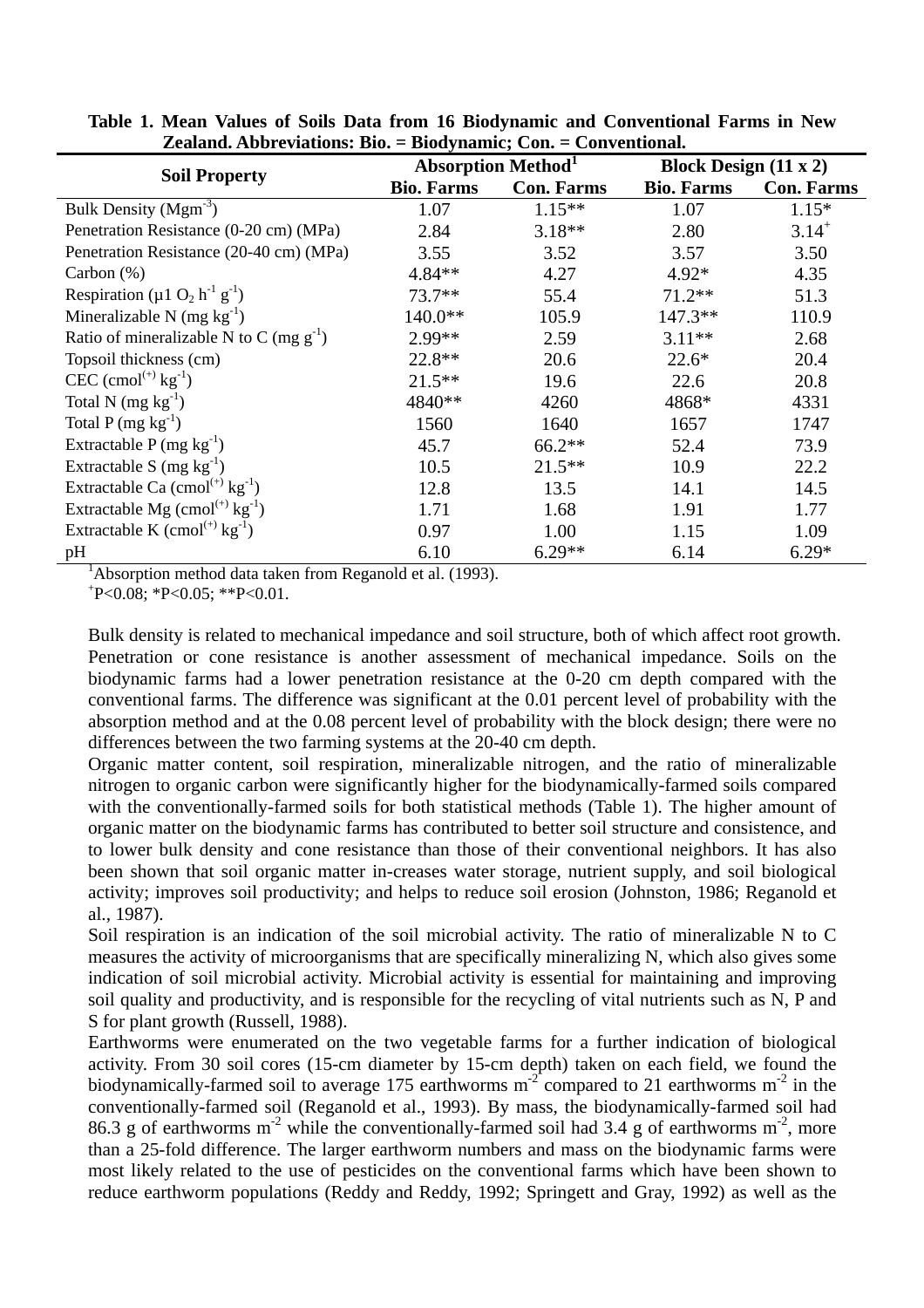higher organic matter content on the biodynamic farms (Marinissen, 1992).

Topsoil depth was significantly greater (average of 2.2 cm) on the biodynamic farms than on their conventional neighbors with both the absorption and block designs (Table 1). This difference in topsoil depth was partly related to the significantly lower bulk density on the biodynamic farms. The higher organic matter content and resulting biological activity contributed to a more rapid rate of topsoil formation on the biodynamic farms. Soil erosion was not significant on any of the fields in this study.

The results showed that of the nine chemical parameters evaluated, five gave statistically significant differences between the two farming systems. Using the absorption method, cation exchange capacity and total nitrogen were significantly higher on the biodynamic farms, while available phosphorus, available sulfur and soil pH were significantly higher on the conventional farms (Table 1). The results with the block design indicated only two differences; total nitrogen was significantly higher on the biodynamic farms and soil pH was higher on the conventional farms. There were a number of statistically significant differences in the amounts of phosphorus, sulfur, potassium, calcium, and magnesium between individual farm pairs (Reganold et al., 1993), although few differences were of biological significance (i.e., almost all soils were of adequate fertility for their respective crops) (Cornforth and Sinclair, 1984; Clarke et al., 1986).

# **Conclusion**

The biodynamic farms (compared with conventional farms) proved to have soils of higher biological and physical quality, significantly greater organic matter content and microbial activity, better soil structure, lower bulk density, easier penetrability, and greater depth of topsoil. The results of the soil nutrient analyses were variable. Earthworms were much more numerous on the biodynamic vegetable field than on the conventional vegetable field. Reganold et al. (1993) also found that the biodynamic farms were just as often financially viable on a per hectare basis as their neighboring conventional farms, as well as representative conventional farms in each study region. The data indicate that the principles and practices of biodynamic farming can contribute significantly to our goal of achieving a more sustainable agriculture and environment.

## **References**

- Clarke, C.J., G.S. Smith, M. Prasad, and I.S. Cornforth (ed.). 1986. Fertilizer Recommendations for Horticultural Crops. New Zealand Ministry of Agriculture and Fisheries, Wellington, New Zealand.
- Cornforth, I.S. and A.G. Sinclair. 1984. Fertilizer Recommendations for Pastures and Crops in New Zealand (2nd revised edition). New Zealand Ministry of Agriculture and Fisheries, Wellington, New Zealand.
- FitzPatrick, E.A. 1986. An Introduction to Soil Science. p. 83-85. Longman Scientific & Technical Publ., Essex, England.
- Gibbs, H.S. 1980. New Zealand Soils: An Introduction. Oxford University Press, Wellington, New Zealand. 18 p.
- Hurlbert, S.H. 1984. Pseudoreplication and the design of ecological field experiments. Ecological Monographs 54: 187-211.
- Johnston, A.E. 1986. Soil organic matter, effects on soils and crops. Soil Use and Management 2:97-105.
- Koepf, H.H. 1993. Research in Biodynamic Agriculture: Methods and Results. Bio-Dynamic Farming and Gardening Association Inc., Kimberton, Pennsylvania.
- Koepf, H.H., B.D. Pettersson, and W. Schaumann. 1976. Bio-Dynamic Agriculture. Anthroposophic Press, Hudson, New York.
- Marinissen, J.C.Y. 1992. Population dynamics of earthworms in a silt loam soil under conventional and "integrated" arable farming during two years with different weather patterns. Soil Biology and Biochemistry 24:1647-1654.